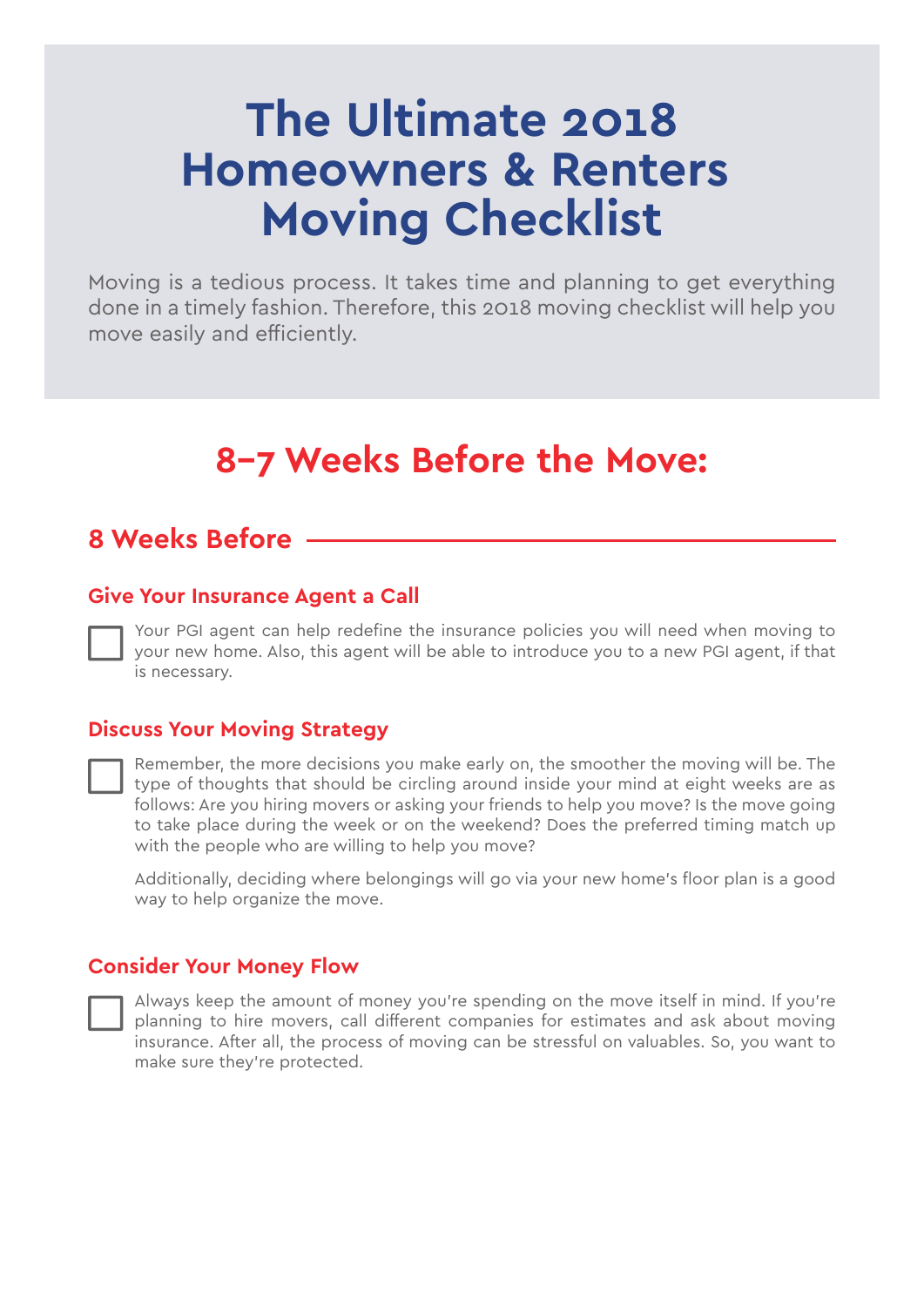## **7 Weeks Before**

#### **Meet With Movers or the Friends Who Will Be Helping You Move**

The typical moving company will visit you at home to accurately estimate the cost and time needed to move your items. This might take a little while, as if you're hiring professionals, you're going to want to meet with several companies. This will give you a better idea about the cost and service you will be provided.

For those of you who decide to have friends help with the move, meet with them. During this meeting, come up with a plan. Explain what you would like them to help you with and get suggestions.

#### **Record Transfers**

Whether you're moving down the road or across the country, starting the record-transferring process is always long and arduous. Thus, the sooner you start, the sooner you'll finish. This means the it's less you'll have to worry about closer to moving day.

To begin this process, gather medical and dental records, to find a doctor close to your new home. For children, get their school records transferred to the new they will be attending and send all the important documents.

#### **The Packing Process**

Moving to a new house is an opportunity to start anew. This provides the perfect opportunity to go through all the clutter. The first part of the packing process is to decide what's coming to the new house and what you should part with. Whether you choose to donate, sell, or throw away certain items, it's often a lot easier not to bring them to your new home. Having a moving sale to or donating items to a local charity is a good way to feel as though your former belongings aren't going to waste. Plus, if you do donate your items, keep the receipt for taxes.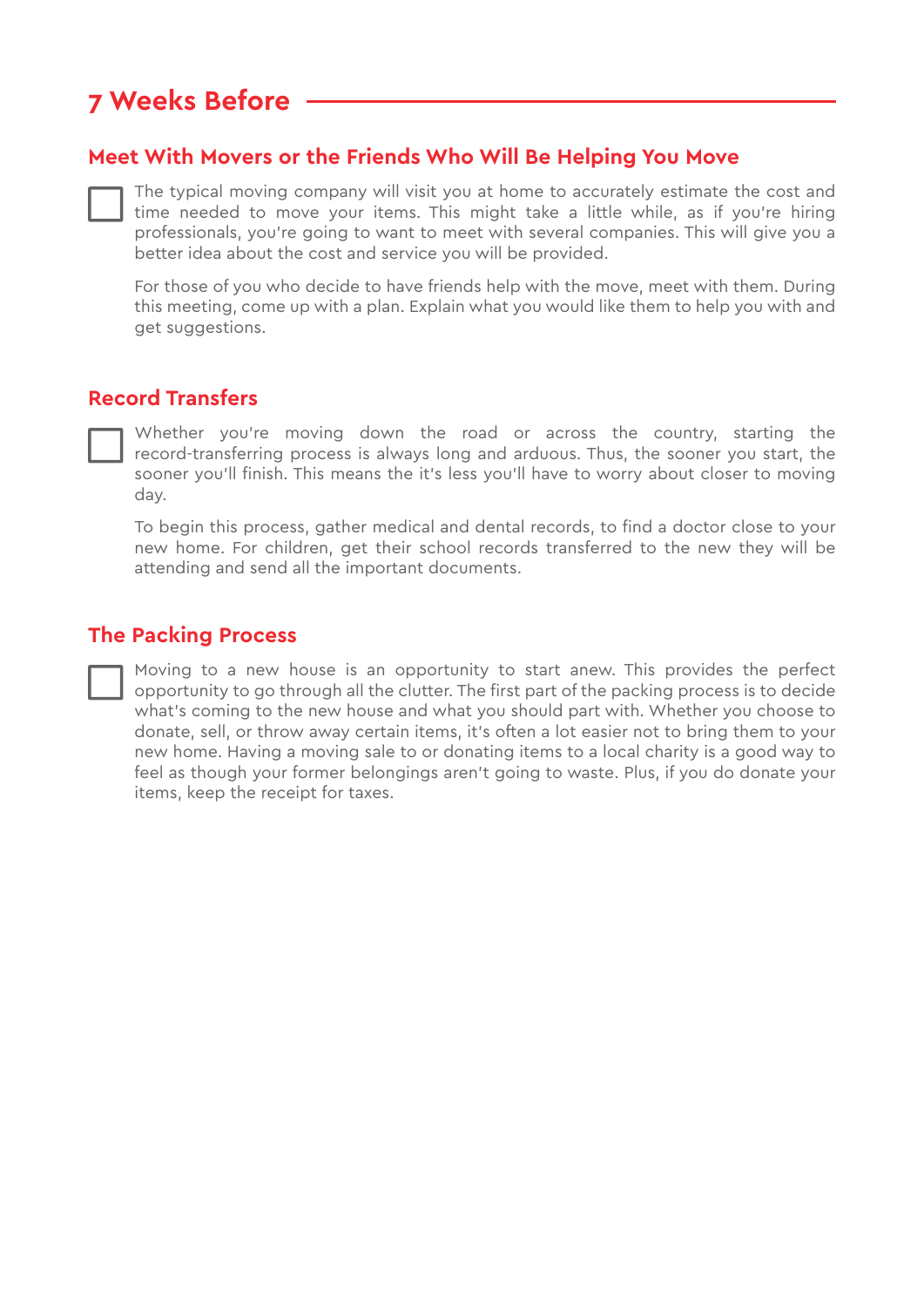## **6- 5 Weeks Before the Big Day**

## **6 Weeks Before**

#### **Confirm a Date with Movers or Friends**

| It's better to confirm early than to be scrambling closer to moving day. If you're choosing |
|---------------------------------------------------------------------------------------------|
| to use a moving company, select the date around the schedule that's the cheapest, if        |
| that's possible. Some movers offer discounted rates on certain days or times of the month.  |
| Check into that to get the best rate possible.                                              |

If you're having friends help you, make sure they're all able to clear their schedule for you on the day you choose to move. Also, ensure that you provide food and drinks for the whole day, to thank them for their help.

#### **Pack Your Valuables**

Make sure that all your valuables are protected. It's recommended that for extremely valuable items, you keep them with you on your person, or you mail them, with insurance, to your new home.

#### **Change Address**

Changing your address is simple. Yet, if done early enough, it can save a major headache later. You can change your address online at the USPS website, or at any post office.

## **5 Weeks Before**

#### **Start Packing: Get Supplies**

This is the time to think about general packing supplies. Having plenty of packing tape, bubble wrap, furniture pads, mattress protectors, and of course, boxes, will lead to a stress-free packing experience.

#### **Use What Can't be Brought**

There are certain items in a home that are easier to use than pack, donate, or even throw away. Food, such as steaks or other celebration meals are on this list. Additionally, cleaning supplies should be used or thrown out in this week. After all, it's much easier to buy new cleaning supplies than use up a moving box.

#### **Considering a Storage Unit**

If you aren't moving right away, or you aren't sure exactly where everything is going to go in the new home, having a storage unit can help lighten the moving load. Plus, you can use a temporary storage for newly purchased furniture and other belongings as you build your new life.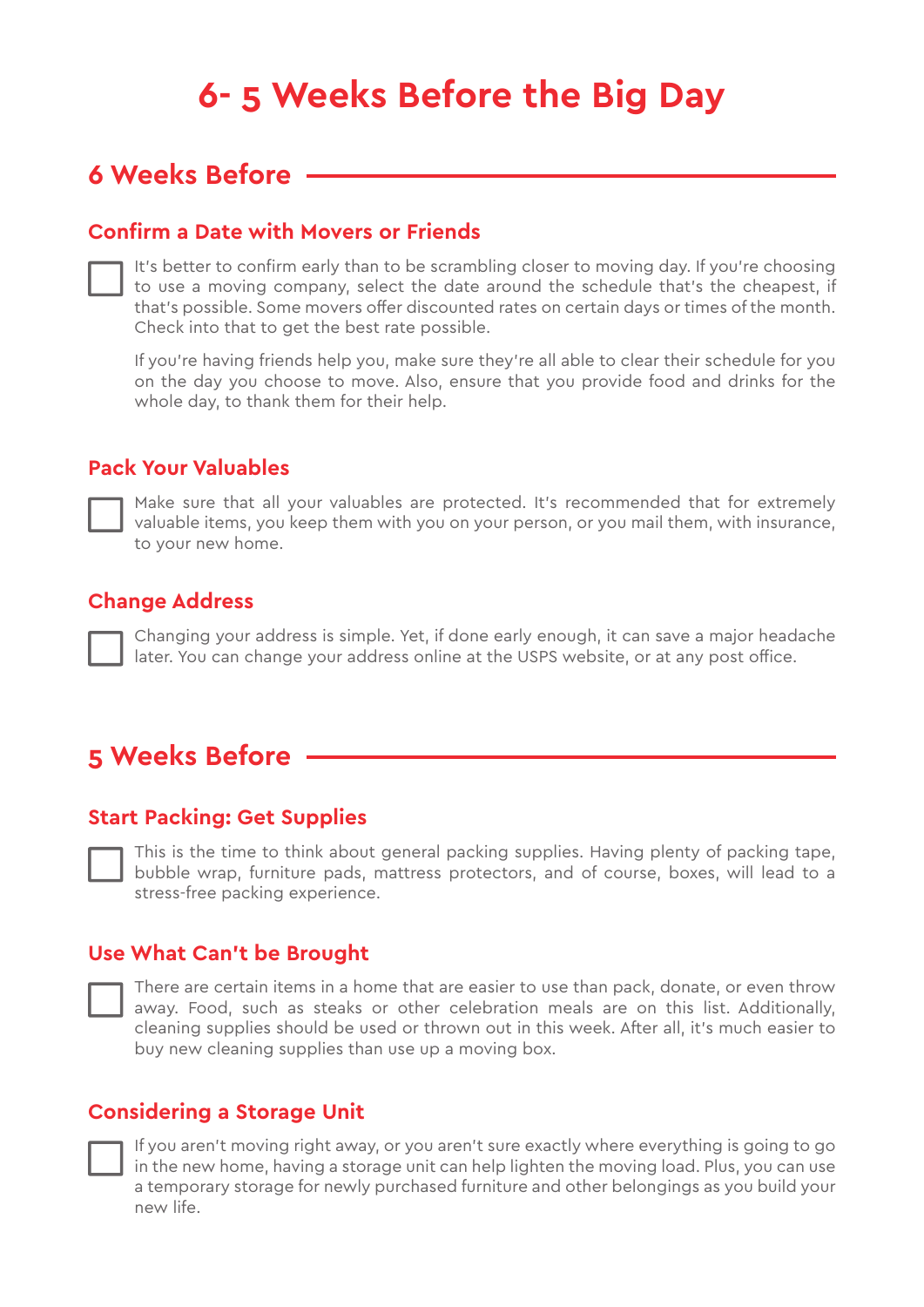## **Month – 3 Weeks Prior to Moving**

### **4 Weeks Before**

#### **Transfer Utilities**

Figure out when it would be best to disconnect all utilities at your current home and connect all the utilities at your new home. These dates are extremely contingent on the specifics of the selling and buying parameters. However, ultimately, when connecting utilities, make sure they are turned on a day before you arrive. This will help the moving process go smoothly. Also, don't forget to collect your utility deposits and make sure your home is protected with **homeowners insurance**. If you don't have this in place, you can buy a [homeowners insurance policy online](https://buy.mercuryinsurance.com/auto/html/mercury.html#/create?state=CA&src=agentlink&agentcode=044437) in minutes.

#### **Consider Pets**

The life of a pet is going to change drastically as well, when their owners move. Therefore, it's important that they are taken care of. Ensure that any medications your pet needs are on hand and find a good vet close to your new home. Also, make sure to transfer your pet's medical records to your new vet. Plus, don't forget to make travel arrangements for the days you'll be moving. This will minimize the stress the move will have on your pet.

#### **Consider Your Car**

There are many options for getting your car where it needs to go during the move. If you're planning on shipping the car to your new home, research auto shipping and make sure your [auto insurance](https://www.peninsulageneral.com/insurance-options/auto-insurance/) is solid. Apply the same referencing and enquiry tactics to car shipping as you did when researching the right moving company. Additionally, for those of you who are moving to a different state, register your car at your new address and get a state license plate shortly after the move.

## **3 Weeks Before**

#### **Label Boxes With Essential Content For Your New Home**

When packing each room, piece together boxes that should be opened first when you move into your new home. These boxes should include the essentials for the new house; silverware, place settings, the remote for the television, and cleaning supplies.

#### **Get Non-Essential Items Out of Your Way First**



Go through the house and pack away everything you don't need. This will help remove the clutter and leave you with only the essentials. That way, the house won't seem so overwhelming.

#### **Consider Hard-To-Pack Items**

Comb your house and find items that are hard to pack. Plants are a great example of a difficult item to pack. Basically, anything flammable or hazardous will be difficult to pack. Therefore, it's important to either use them up, dispose of them appropriately, or give them away.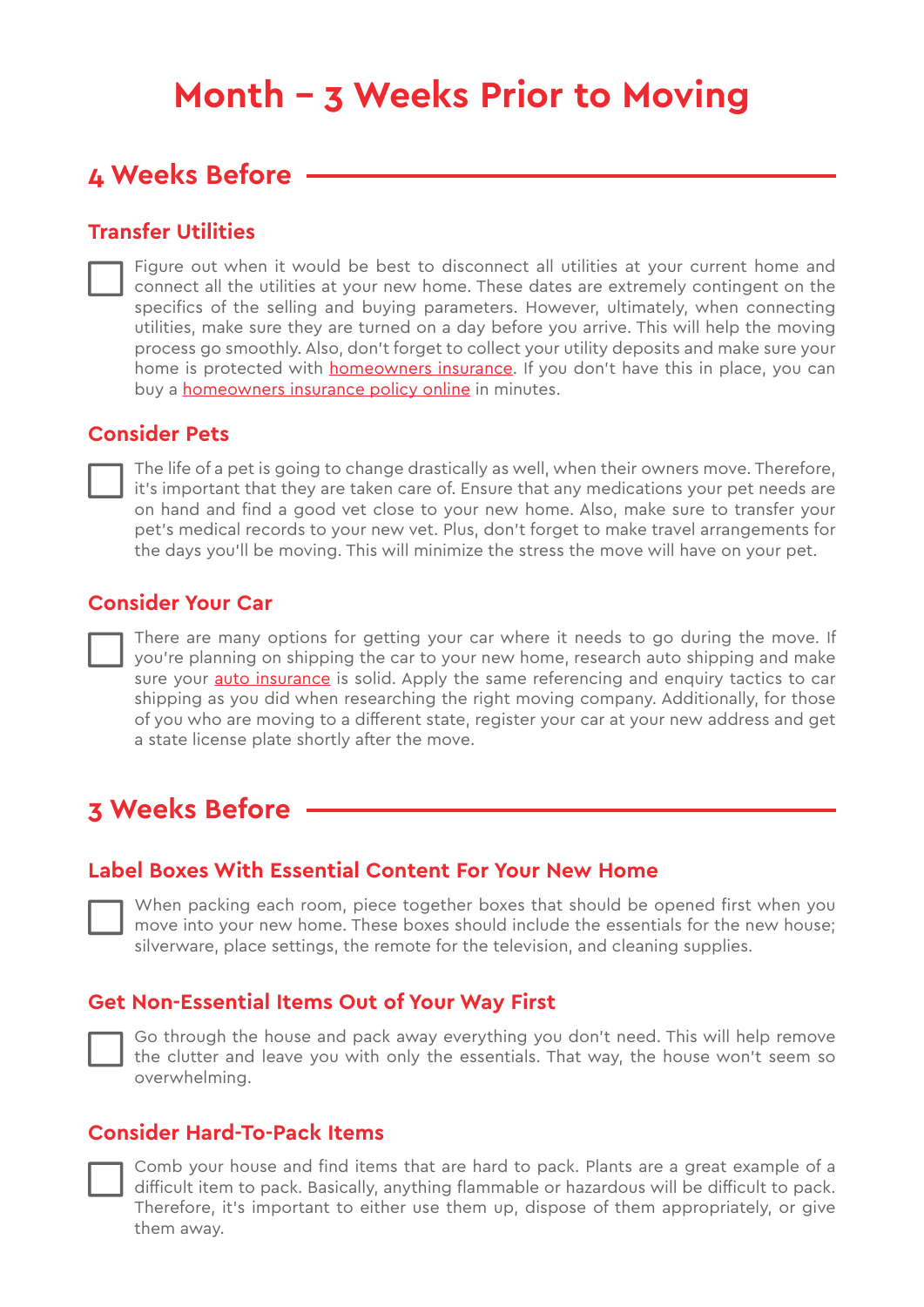## **3–2 Weeks to Go!**

### **3 Weeks Before**

#### **Find Closure**

Even though moving is often an exciting time, there's also bouts of sadness attached to it. After all, moving means that you and your family are leaving years of memories and friends behind. Therefore, it's important to come to terms with this. Make sure you and your kids visit the places that make you happy and the friends you'll be leaving behind. It might even be nice to host one last get-together or farewell party to find closure and say goodbye.

#### **Prepare To Move Big Items**

Figure out a plan for moving and cleaning bigger items. Get a service technician, if needed, to prepare major appliances for the move. Also, clean rugs and draperies. However, don't clean upholstered furniture. With it being in storage during the move, moisture from the clean could turn into mold. Instead, protect furniture with covers. Take necessary precautions to ensure items aren't in storage for longer than they need to be.

#### **Make Travel Arrangements**

If the move will take longer than a day, don't forget to secure travel plans. This will space out the trip, giving you an accurate destination and travel time per day. This will help keep everyone well-rested and excited throughout the journey.

### **2 Weeks Before**

#### **Take Time Off to Move**

Do not try to move and work in the same day. Even if the move is in the same town, try to take moving day off at least. This will give you time to move out and settle into your new home without having to worry about work.

#### **Find a Local Bank Account Branch**

Banks are often taken advantage of, in that they're always close, until you move. Then, you realize how convenient it was to have a bank close to your house. Therefore, before you move, find a branch close to your home. If there isn't one, find a new bank that is closer to your new home. Before you leave your old bank though, clean out safe deposit boxes and update your online bill pay accounts.

#### **Get a Tune Up Done on Your Car**



Change the oil, inflate the tires, and check under the hood before moving with your car. Doing a tune up on your car prior to moving day helps ensure that everything will run smoothly.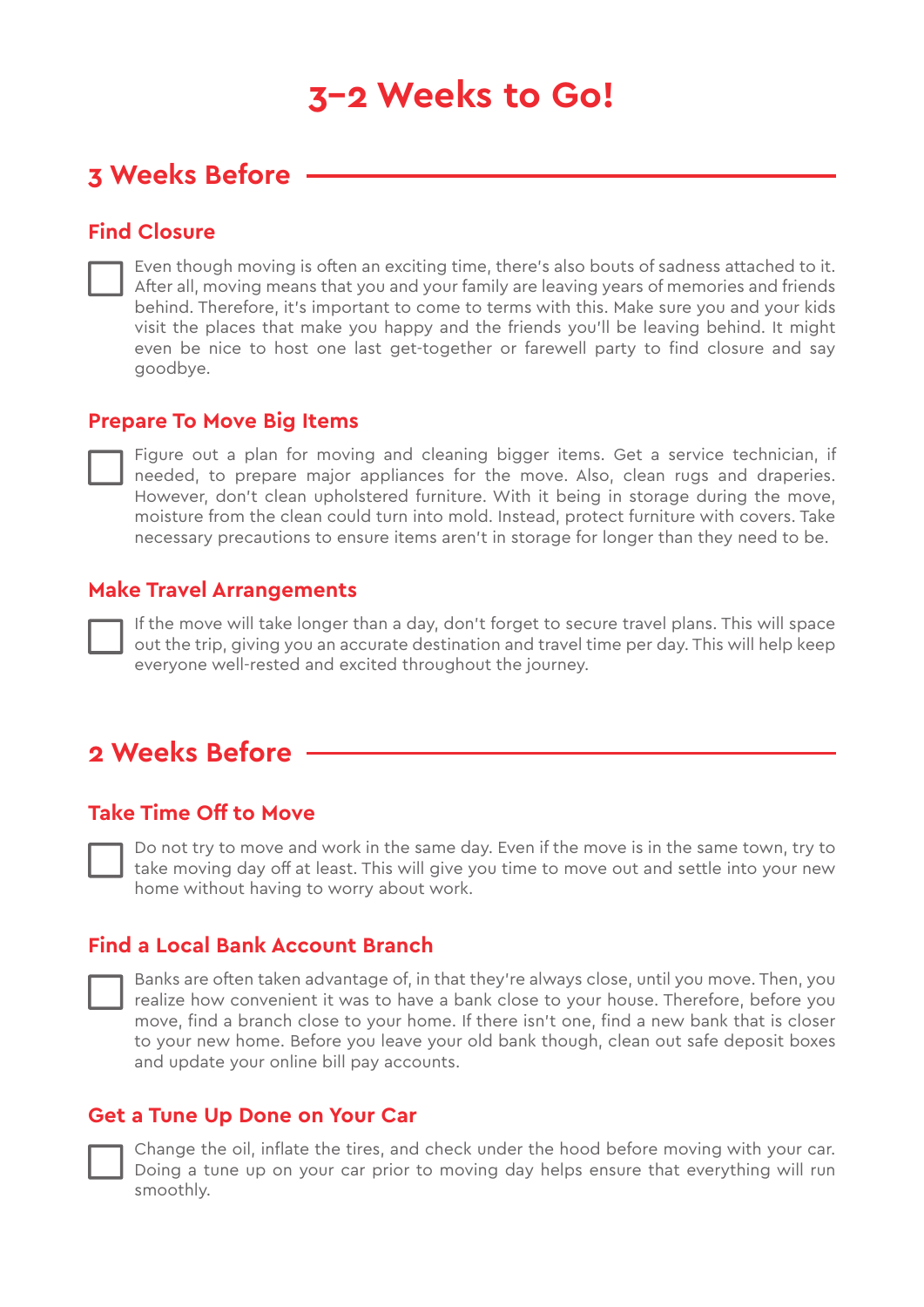## **Moving Day & Arriving at Your New Home**

### **1 Week Before**

#### **Pack the Essentials**

Pack a couple suitcases that are set apart from the rest of the moving items, so there is no pressure to find items immediately after the move. Clothes, toiletries and medications, and a few of your kids' favorite toys should be put in these suitcases. That way, your new house can start to feel like home as soon as possible.

#### **Prepare Appliances for Transport**

Appliances are something that people tend to forget about until the last minute. However, this can prove to be problematic. To avoid the possibility of creating an issue, empty, defrost and clean your refrigerator the day before you move. Also, unplug all electronics the day before the move. If computers are being moved, make sure that they, along with other fragile electronics are handled with care.

#### **Check the Details of Moving Day with Movers Or Friends**

Confirm the details of moving day with friends and/or the movers. Make sure that everyone involved knows the plan and timing. Also, ensure that everyone has both the current and new address. That way, there's less chance for confusion on the day of the move.